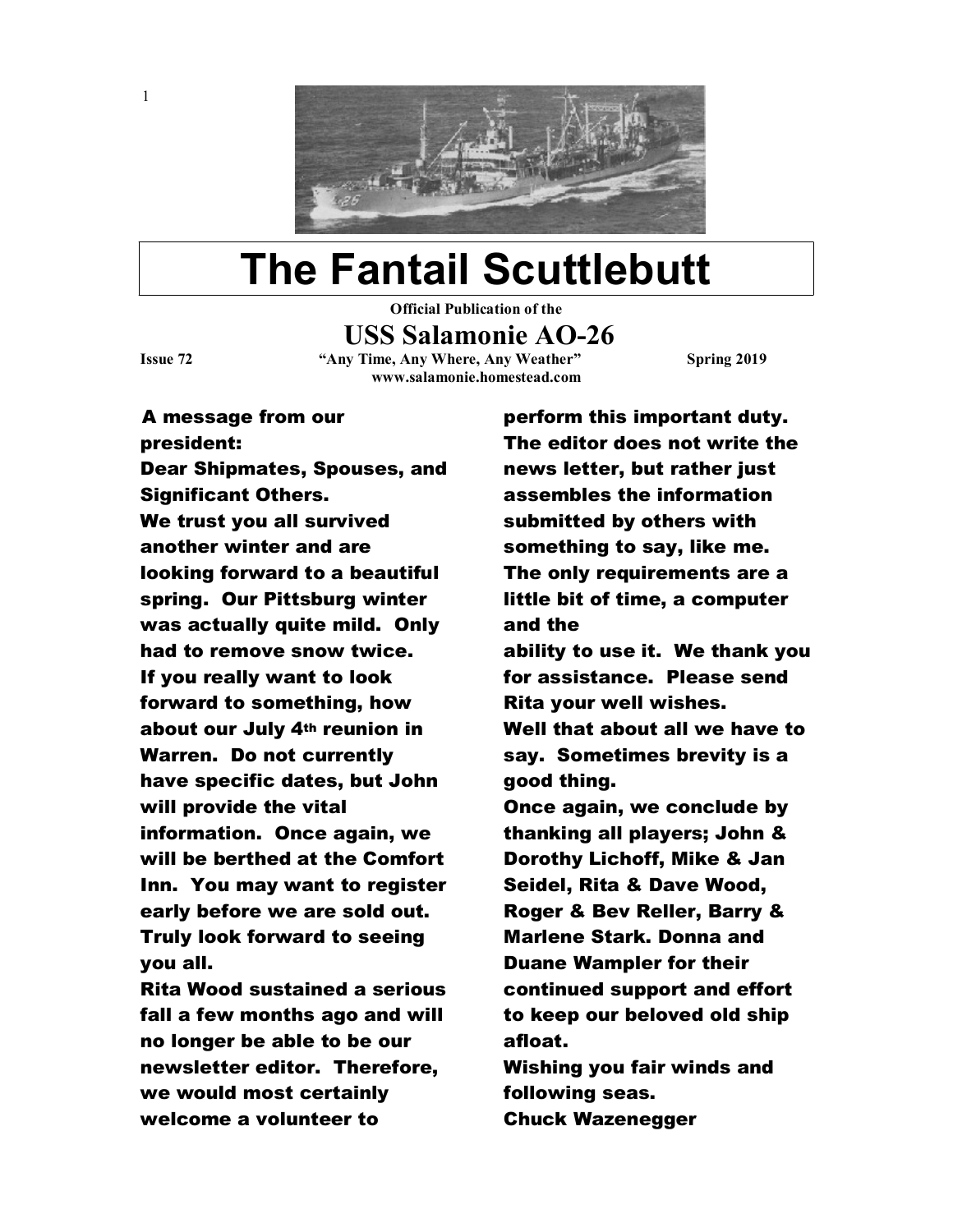Salamonie Family News: Once again it is time to touch base with each of you and hoping to hear that all is well with you and yours. We have made it to a New Year and wish the very best for everyone.

We are back home after a nice warm month long vacation to Arizona. Our son Doug retired from the Air Force after 21 years and bought a home in Phoenix. Our family is doing well and looking forward to spring and warm weather. We have been blessed with three new Great Grandchildren and a new Grand Daughter via marriage. We are looking forward to our Grandson Connor and his graduation from High School. He has been accepted to the apprenticeship program to be an electrician.

Our Granddaughter Ainsley has grown up and is no longer "GRANDPA'S" little girl. She is a freshman and doing some of her college classes in pursuing her dream to be a Veterinarian. Straight 4.0 GPA.

ALL HANDS: NEWS LETTER INFORMATION: Due to an unfortunate accident with "RITA WOOD"

our news letter editor is not able at this time to be able to write, edit, or send via E-Mail this edition of our newsletter to all hands.

She is home now and has visiting nurses and physical therapist to help her in her recovery. She is home bound for now.

Please send Rita a card and thank her for her dedicated work for us.

Therefore we are mailing this issue to all hands. At our July reunion we will have a board meeting and will decide what to do for next news letter and all that follows.

We are in need of someone to fulfill this position and/or suggestions on what to do. Any input will be appreciated. Call or e-mail me at (419) 668- 8666 or jlichoff@neo.rr.com Rita Wood 47 Brown Terr Rd. Portsmouth, R.I. 02871-1401

President - Chuck Waznegger (bear1151@verizon.net) Vice President/Records/Honor Roll - John Lichoff (jlichoff@neo.rr.com)

Treasurer – Mike Seidel Trustee – Roger Reller Chaplin – Barry Stark Editor/Newsletter – Rita Wood (RLW313@AOL.COM)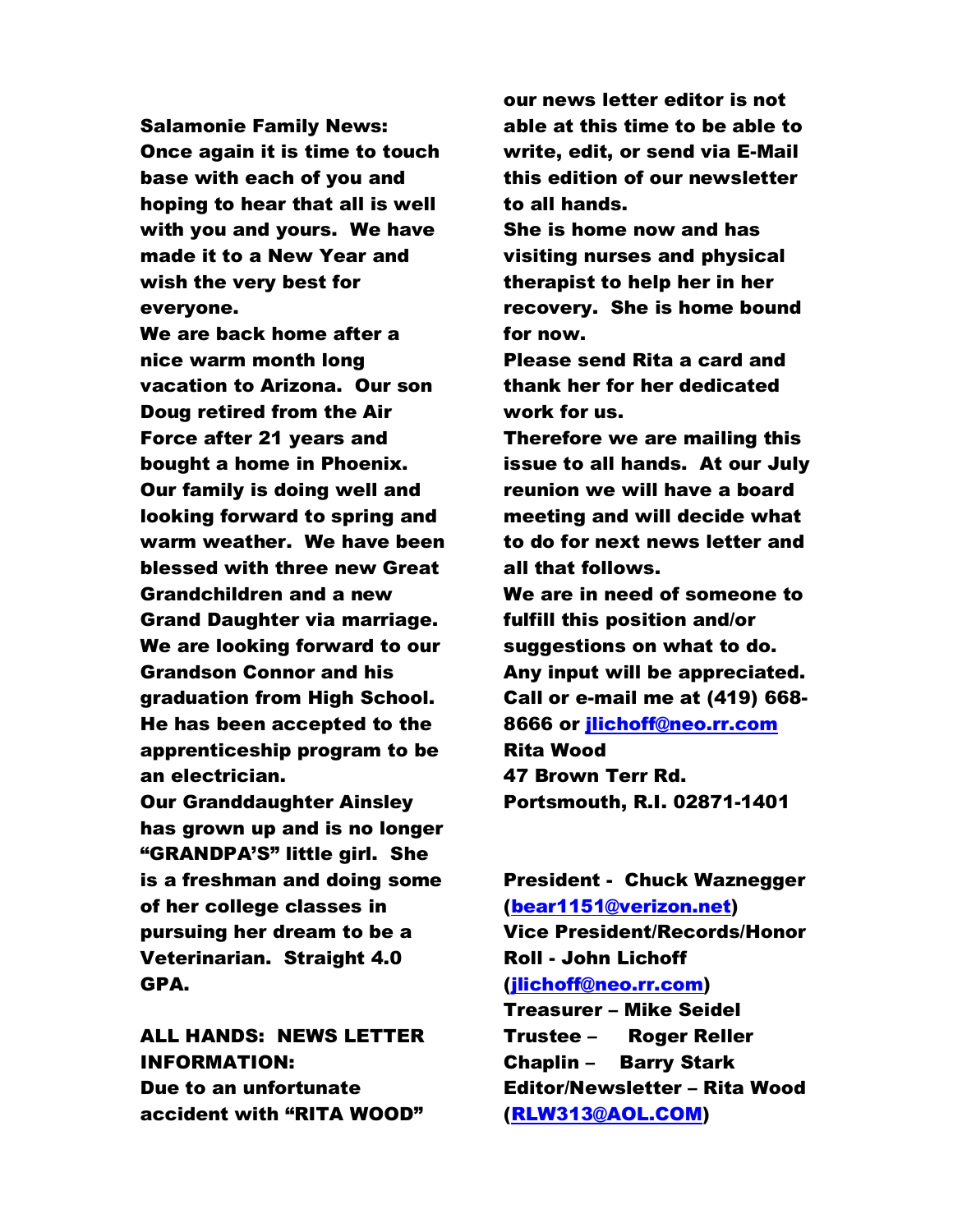Congratulations: Archie & Ann McRainey on becoming Great Grand Parents for the first time to a young lady born 9/9/18.

## HONOR ROLL:

Harry Gill\* 43-47 SNFC Darrel Jerry Skinner SN 42-43 James Hennard ME2 51-55 Siras Dean Browning\* 53-55 Ltjg/Capt. Norman Steinzor\* CS1 51-55 Life Member \*

## Condolences.

Jodie McDaniel on the loss of her Life Partner of 21 years Dave Bradford.

Seiberlich Family: Trudy G. Seiberlich 4/11/18 (Admiral Carl Seiberlich's widow) Sick/Surgery/Treatments – Please keep in your prayers. Chuck Waznegger Don Bond, Eles Barnes Jr. Leonard Buck, Ed Lanahan, Joe Fanali SN/FN 63-65 fell and broke his hip. Rita Wood & David Wood Roger Reller & Bev Reller

Don Bond had a knee replacement and is now in rehab and doing well. Don Bond

- 8 9 4  $\mathbf{0}$ F
- il

 USS SALAMONIE AO-26 Dues Donation 2019 \$25.00

Name  $\Box$ 

Address\_\_\_\_\_\_\_\_\_\_\_\_\_\_\_\_\_\_\_\_\_\_

 $City$ 

m $\theta$ fe Drive  $\mathrm{Zip}$  and  $\theta$  and  $\theta$  and  $\theta$  and  $\theta$  and  $\theta$  and  $\theta$  and  $\theta$  and  $\theta$  and  $\theta$  and  $\theta$  and  $\theta$  and  $\theta$  and  $\theta$  and  $\theta$  and  $\theta$  and  $\theta$  and  $\theta$  and  $\theta$  and  $\theta$  and  $\theta$  and  $\theta$  and  $\theta$ 

G<mark>oshen, IN. 46528</mark>

MESOTHELIOMA HELP: I prefer to get my newsletter via:

If anyone needs help with the **f** VA on this issue, please  $\mathbf{c}$  phtact ED LANAHAN at (704) 4**38-6166.** 

 He can help you as he went thru the process with success.

Greetings from your Treasurer:

Seems like we just did this, but as I have more birthdays seem to forget more all the time. Sure that nobody else does that? I received a check yesterday from an old crew member, emphasis on the "OLD" for sure. I had not asked for the 2020 money's yet so it was a nice surprise